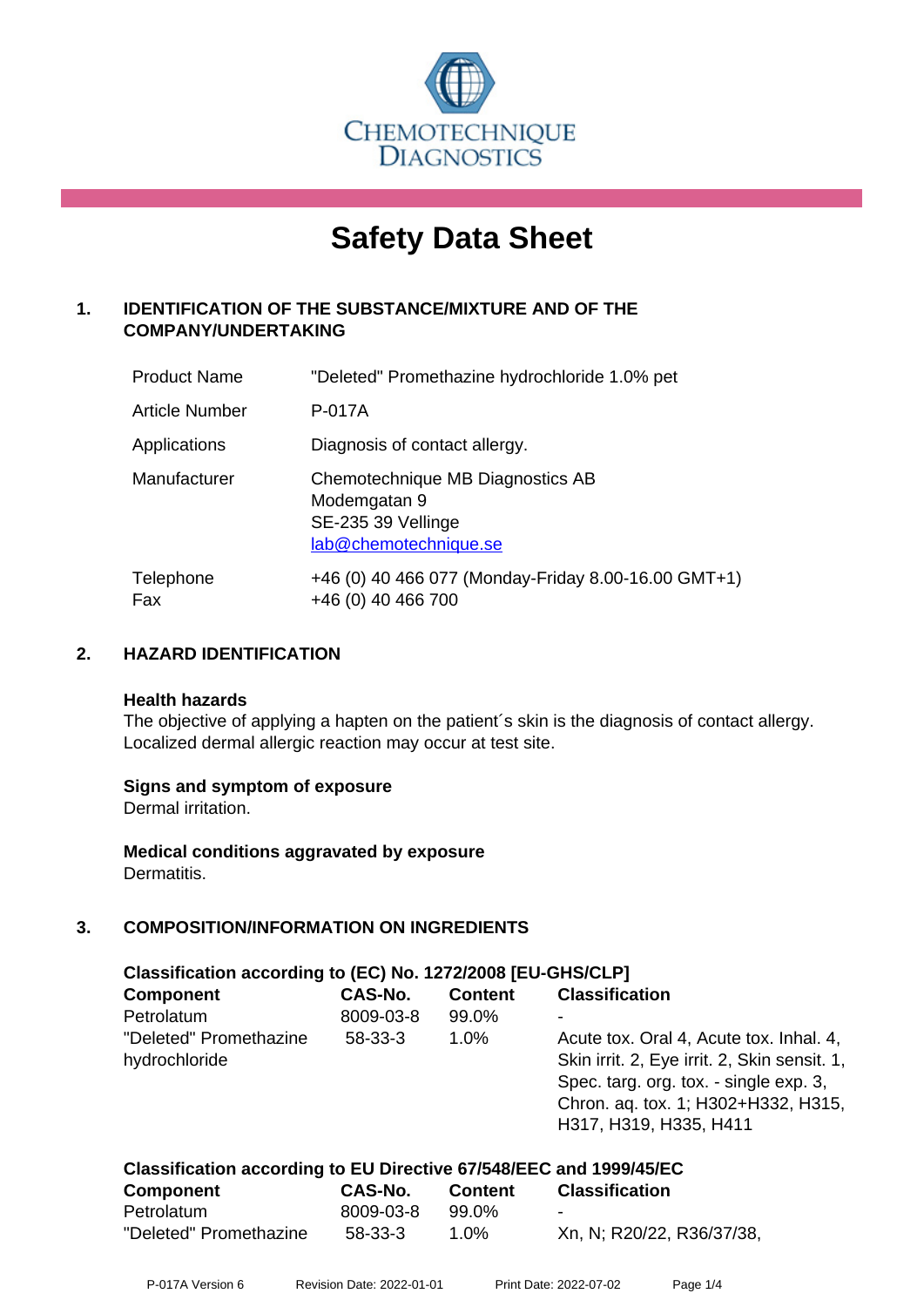# **4. FIRST AID MEASURES**

**Emergency and first aid procedures** Obtain medical attention.

# **5. FIRE-FIGHTING MEASURES\***

# **Suitable extinguish media**

CO2, powder or water spray. Fight larger fires with water spray or alcohol resistant foam.

# **For safety reasons unsuitable extinguishing agents** Water with full jet.

**Special protective equipment for fire-fighters** Wear self-contained respiratory protective device. Wear fully protective suit.

\*Data is shown for petrolatum only

# **6. ACCIDENTAL RELEASES MEASURES**

**Steps to be taken if material is released or spilled** Contain and place in a closed container.

# **7. HANDLING AND STORAGE**

**Precautions to be taken in handling and storage** Store dark at 5-8°C. Avoid extended exposure to light. FOR EXTERNAL USE ONLY.

# **8. EXPOSURE CONTROLS/PERSONAL PROTECTION**

**Respiratory protection** Not required.

**Ventilation** Local exhaust.

# **Protective gloves**

Disposal gloves.

# **Eye protection**

Not required with normal use.

# **Work/Hygienic practices**

Wash hands after each use.

# **9. PHYSICAL AND CHEMICAL PROPERTIES**

Odour **Odourless** 

Appearance Ivory White Semi-solid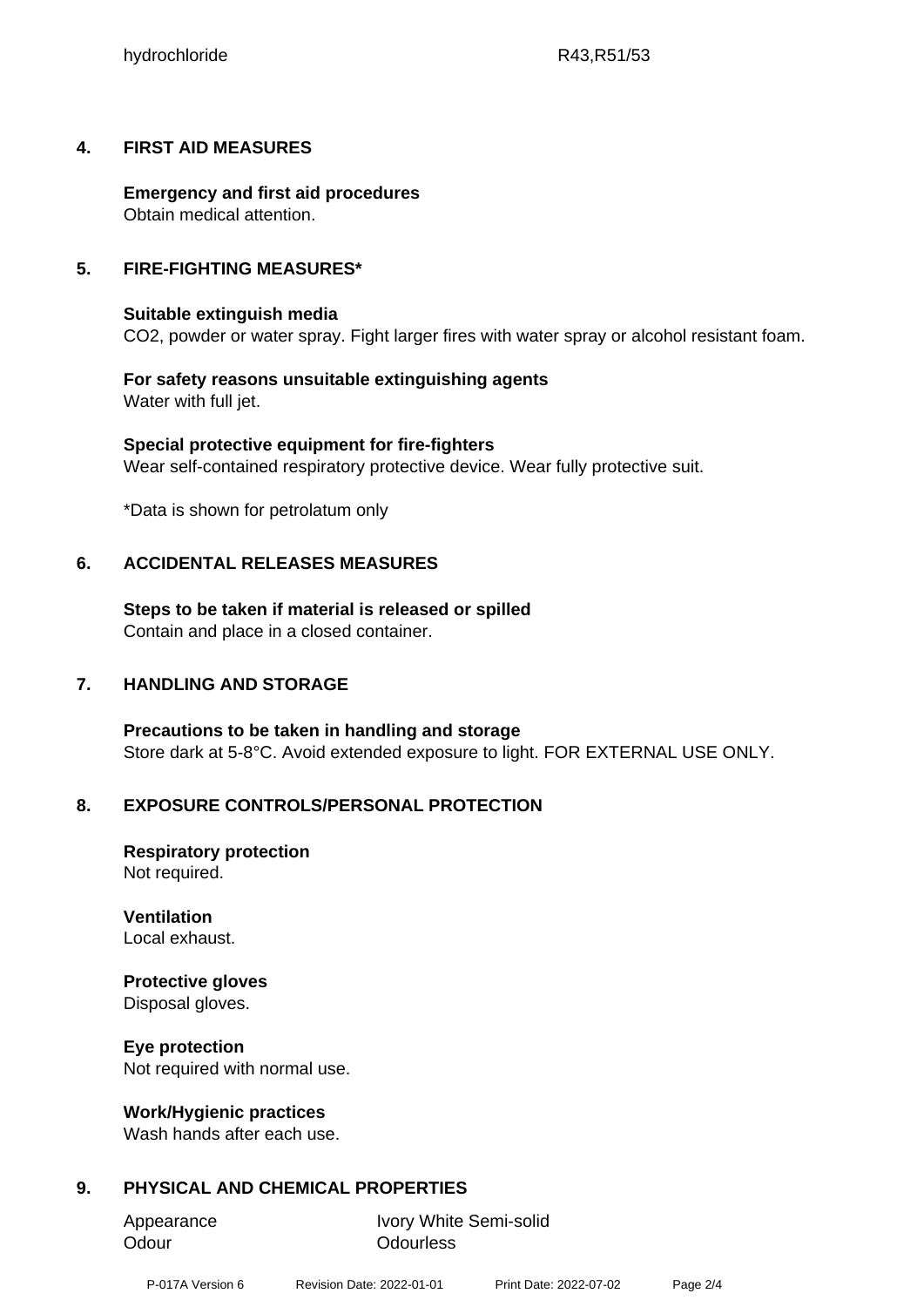Melting point\* 50-55° C Boiling point\* No data available Flash point\*  $>100^{\circ}$ C Self ignition\* Product does not self ignite. Danger of explosion\* Product does not present an explosion hazard. Density\* No data available. Solubility in/Miscibility with Water\* Insoluble

\*Data is shown for petrolatum only

# **10. STABILITY AND REACTIVITY**

#### **Incompability**

May react with strong oxidizing agents.

#### **Stability**

Stable at recommended storage conditions.

#### **Hazardous byproducts**

Combustion may generate CO, CO2 and other oxides.

# **Hazardous polymerization**

Will not occur.

# **11. TOXICOLOGICAL INFORMATION**

No data available.

# **12. ECOLOGICAL INFORMATION**

No data available.

# **13. DISPOSAL CONSIDERATIONS**

# **Waste disposal method**

Comply with federal, state/provincial and local regulation.

# **14. TRANSPORT INFORMATION**

Not dangerous goods.

# **15. REGULATORY INFORMATION**

The classification is according to the latest editions of the EU lists, and extended by company and literature data.

# **16. OTHER INFORMATION**

# **Text of H-statements and R-phrases mentioned in Section 3**